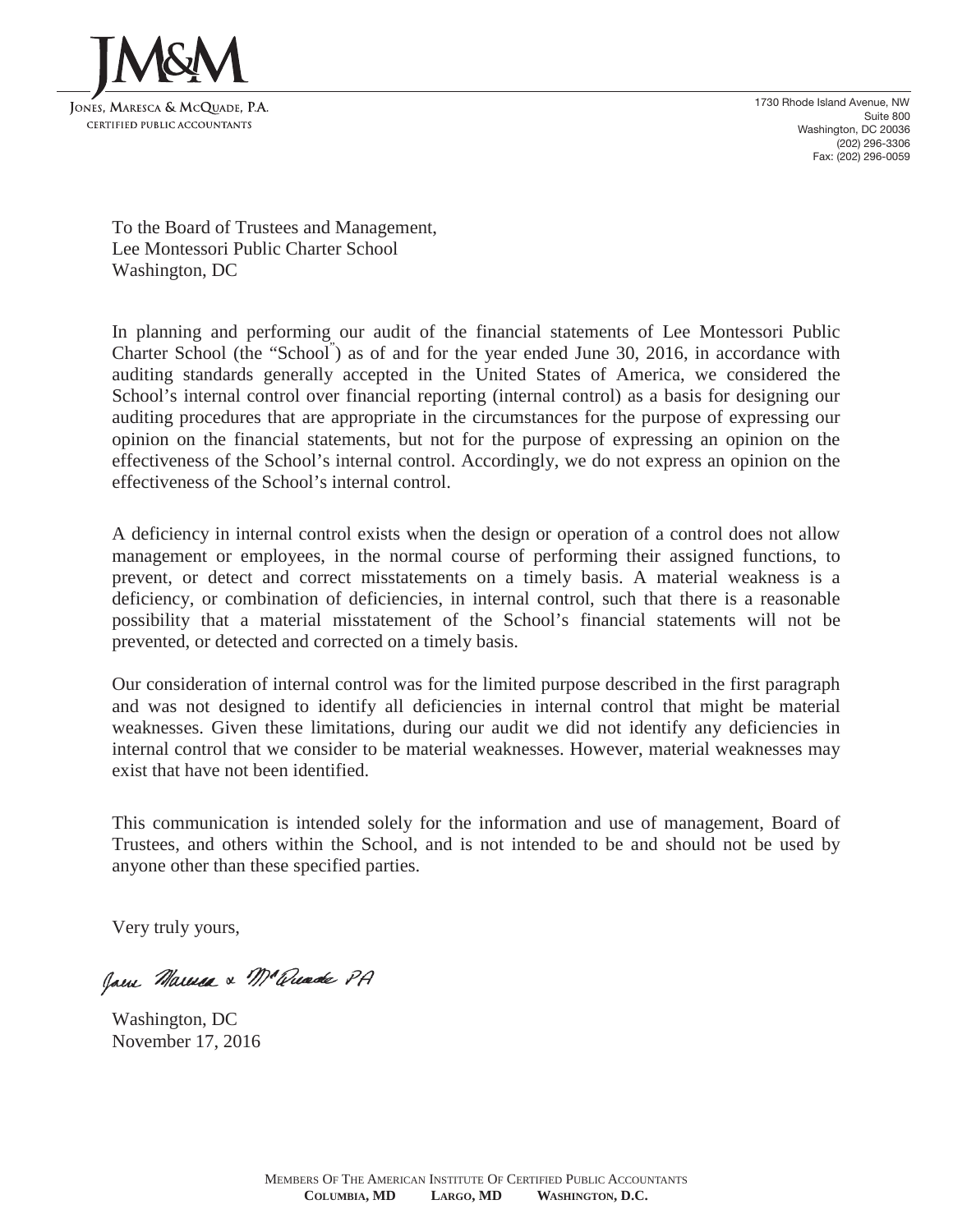# **LEE MONTESSORI PUBLIC CHARTER SCHOOL**

## **FINANCIAL STATEMENTS AND INDEPENDENT AUDITOR'S REPORT**

**JUNE 30, 2016 AND 2015**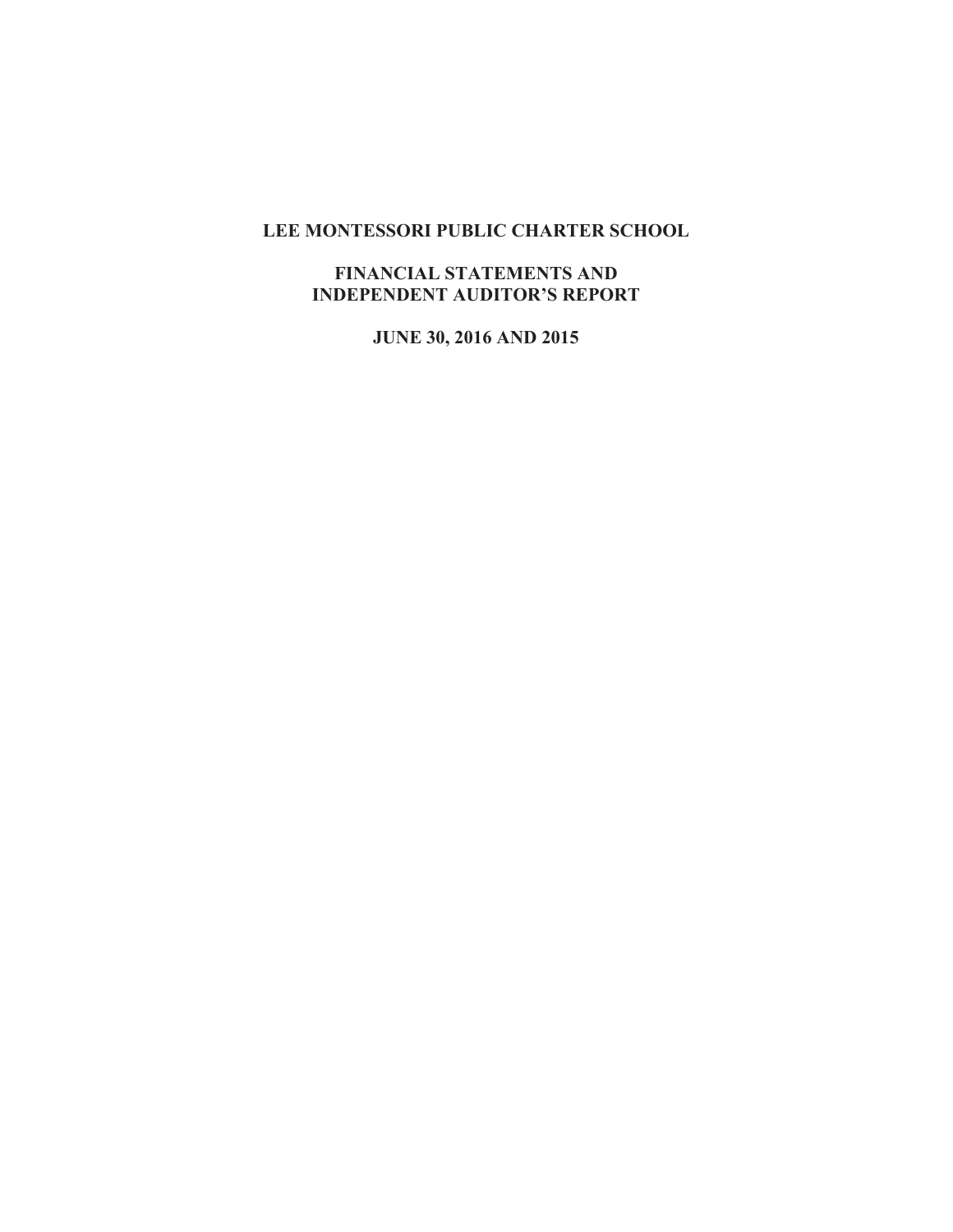# **TABLE OF CONTENTS**

|                                                                                                                                | Page No.       |
|--------------------------------------------------------------------------------------------------------------------------------|----------------|
| <b>INDEPENDENT AUDITOR'S REPORT</b>                                                                                            | $1 - 2$        |
| <b>FINANCIAL STATEMENTS</b>                                                                                                    |                |
| <b>Statements of Financial Position</b>                                                                                        | 3              |
| Statement of Activities, Year Ended June 30, 2016                                                                              | $\overline{4}$ |
| Statement of Activities, Year Ended June 30, 2015                                                                              | 5              |
| Statement of Functional Expenses, Year Ended June 30, 2016                                                                     | 6              |
| Statement of Functional Expenses, Year Ended June 30, 2015                                                                     | $\overline{7}$ |
| <b>Statements of Cash Flows</b>                                                                                                | 8              |
| Notes to the Financial Statements                                                                                              | $9 - 14$       |
| <b>Independent Auditor's Report on Internal Control over</b><br><b>Financial Reporting and on Compliance and Other Matters</b> |                |
| <b>Based on an Audit of Financial Statements Performed in</b><br><b>Accordance with Government Auditing Standards</b>          | $15 - 16$      |
|                                                                                                                                |                |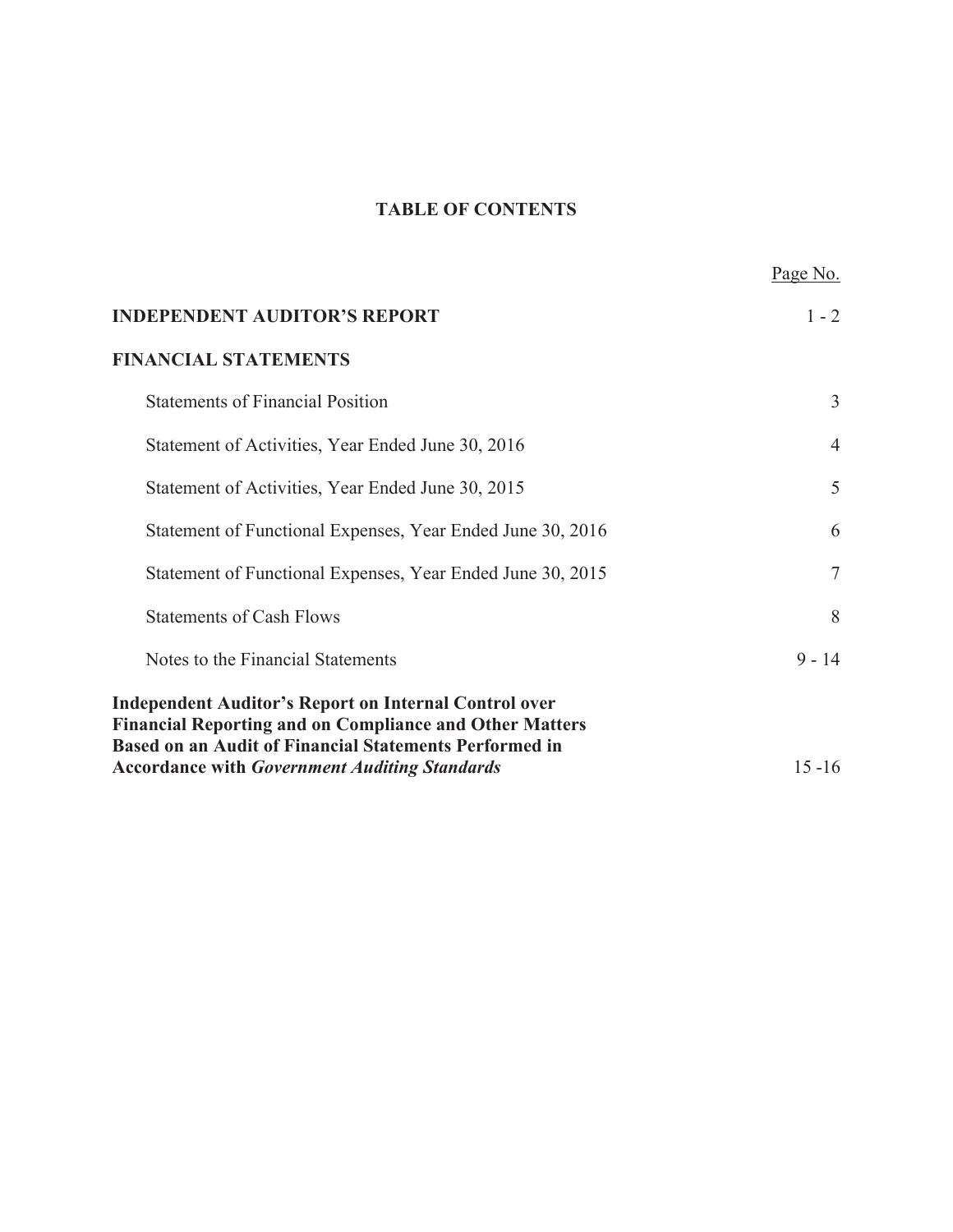

1730 Rhode Island Avenue, NW Suite 800 Washington, DC 20036 (202) 296-3306 Fax: (202) 296-0059

Independent Auditor's Report

To the Board of Trustees Lee Montessori Public Charter School Washington, DC

### **Report on the Financial Statements**

We have audited the accompanying financial statements of Lee Montessori Public Charter School (a nonprofit organization), which comprise the statements of financial position as of June 30, 2016 and 2015, and the related statements of activities, functional expenses, and cash flows for the years then ended, and the related notes to the financial statements.

### **Management's Responsibility for the Financial Statements**

Management is responsible for the preparation and fair presentation of these financial statements in accordance with accounting principles generally accepted in the United States of America; this includes the design, implementation, and maintenance of internal control relevant to the preparation and fair presentation of financial statements that are free from material misstatement, whether due to fraud or error.

#### **Auditor's Responsibility**

Our responsibility is to express an opinion on these financial statements based on our audits. We conducted our audits in accordance with auditing standards generally accepted in the United States of America and the standards applicable to financial audits contained in *Government Auditing Standards*, issued by the Comptroller General of the United States. Those standards require that we plan and perform the audit to obtain reasonable assurance about whether the financial statements are free from material misstatement.

An audit involves performing procedures to obtain audit evidence about the amounts and disclosures in the financial statements. The procedures selected depend on the auditor's judgment, including the assessment of risks of material misstatement of the financial statements, whether due to fraud or error. In making those risk assessments, the auditor considers internal control relevant to the entity's preparation and fair presentation of the financial statements in order to design audit procedures that are appropriate in the circumstances, but not for the purpose of expressing an opinion on the effectiveness of the entity's internal control. Accordingly, we express no such opinion. An audit also includes evaluating the appropriateness of accounting policies used and the reasonableness of significant accounting estimates made by management, as well as evaluating the overall presentation of the financial statements.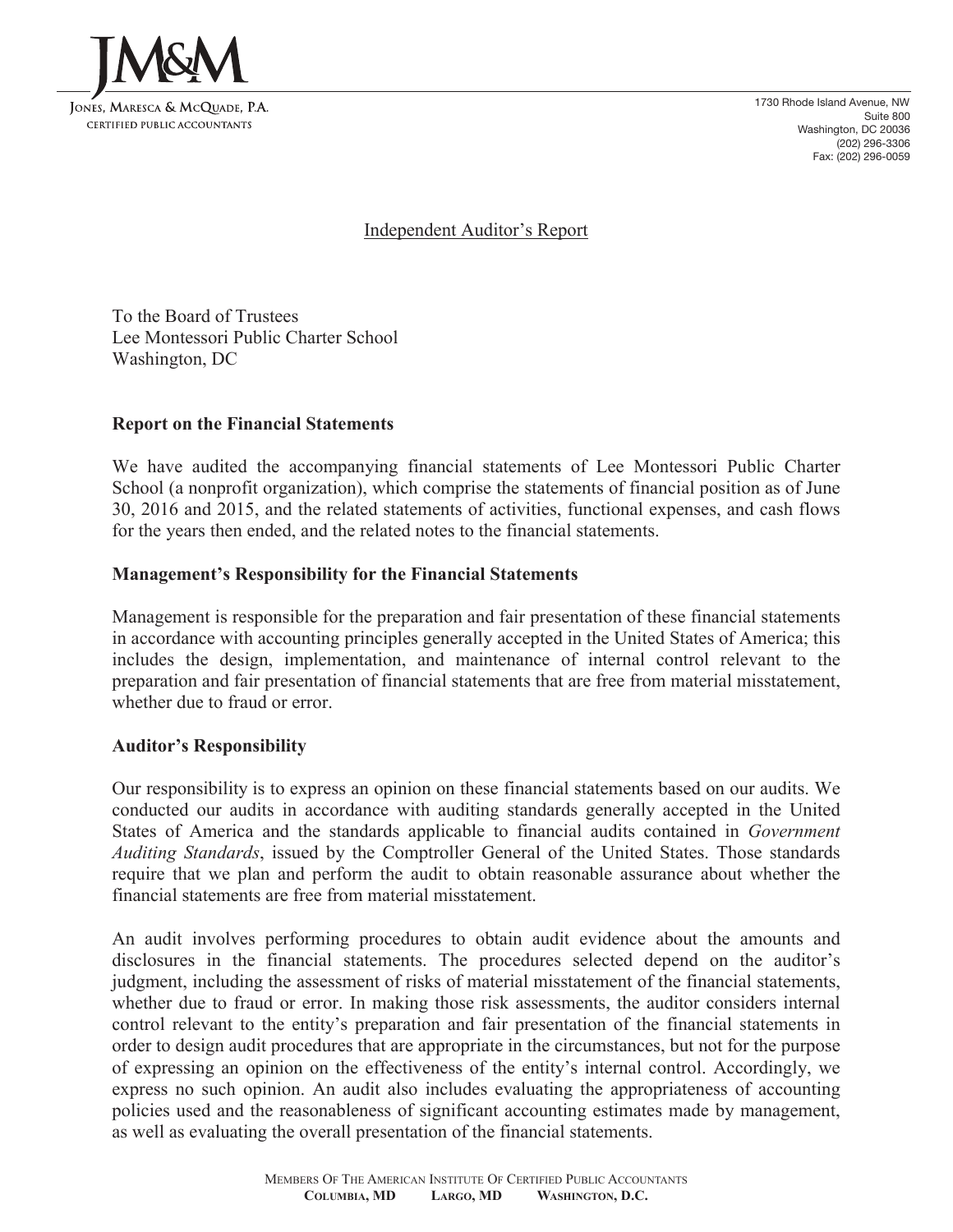Independent Auditor's Report Lee Montessori Public Charter School Page Two

We believe that the audit evidence we have obtained is sufficient and appropriate to provide a basis for our audit opinion.

### **Opinion**

In our opinion, the financial statements referred to above present fairly, in all material respects, the financial position of Lee Montessori Public Charter School as of June 30, 2016 and 2015, and the changes in its net assets and its cash flows for the years then ended in accordance with accounting principles generally accepted in the United States of America.

### **Other Reporting Required by** *Government Auditing Standards*

In accordance with *Government Auditing Standards*, we have also issued our report dated November 17, 2016, on our consideration of Lee Montessori Public Charter School's internal control over financial reporting and on our tests of its compliance with certain provisions of laws, regulations, contracts, and grant agreements and other matters. The purpose of that report is to describe the scope of our testing of internal control over financial reporting and compliance and the results of that testing, and not to provide an opinion on internal control over financial reporting or on compliance. That report is an integral part of an audit performed in accordance with *Government Auditing Standards* in considering Lee Montessori Public Charter School's internal control over financial reporting and compliance.

Jam Marines & Mc Quade PA

November 17, 2016 Washington, DC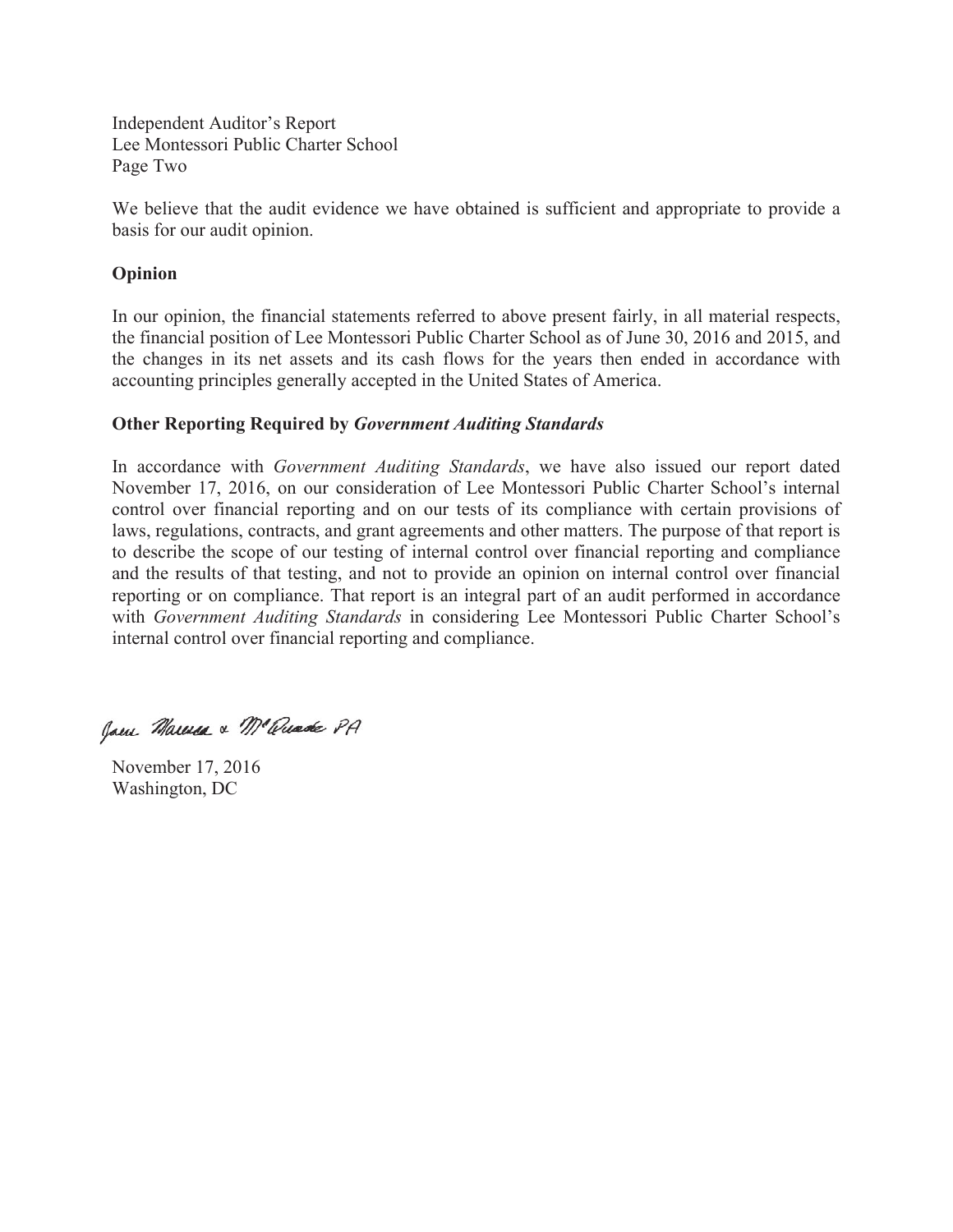# **LEE MONTESSORI PUBLIC CHARTER SCHOOL STATEMENTS OF FINANCIAL POSITION JUNE 30, 2016 AND 2015**

|                                         | 2016                      |           | 2015                      |           |
|-----------------------------------------|---------------------------|-----------|---------------------------|-----------|
| <b>ASSETS</b>                           |                           |           |                           |           |
| <b>CURRENT ASSETS</b>                   |                           |           |                           |           |
| Cash                                    | \$                        | 527,395   | \$                        | 183,398   |
| Grants receivable                       |                           | 53,056    |                           | 87,060    |
| Prepaid expenses                        |                           | 10,120    |                           | 6,512     |
| <b>Total Current Assets</b>             |                           | 590,571   |                           | 276,970   |
| PROPERTY AND EQUIPMENT                  |                           |           |                           |           |
| Furniture and fixtures                  |                           | 118,039   |                           | 60,065    |
| Equipment                               |                           | 9,020     |                           | 7,324     |
| Less: accumulated depreciation          |                           | (22, 116) |                           | (10, 402) |
| Net Property and Equipment              |                           | 104,943   |                           | 56,987    |
| <b>OTHER ASSETS</b>                     |                           |           |                           |           |
| Security deposit                        |                           | 5,000     |                           | 5,000     |
| <b>TOTAL ASSETS</b>                     | $\boldsymbol{\mathsf{S}}$ | 700,514   | $\$$                      | 338,957   |
| <b>LIABILITIES AND NET ASSETS</b>       |                           |           |                           |           |
| <b>LIABILITIES</b>                      |                           |           |                           |           |
| Accounts payable                        | $\mathbb{S}$              | 161,397   | \$                        | 74,470    |
| Accrued expenses                        |                           | 76,676    |                           | 39,367    |
| Line of credit                          |                           |           |                           | 49,000    |
| <b>Total Liabilities</b>                |                           | 238,073   |                           | 162,837   |
| <b>NET ASSETS</b>                       |                           |           |                           |           |
| Unrestricted                            |                           | 436,088   |                           | 94,753    |
| Temporarily restricted                  |                           | 26,353    |                           | 81,367    |
| <b>Total Net Assets</b>                 |                           | 462,441   |                           | 176,120   |
| <b>TOTAL LIABILITIES AND NET ASSETS</b> | \$                        | 700,514   | $\boldsymbol{\mathsf{S}}$ | 338,957   |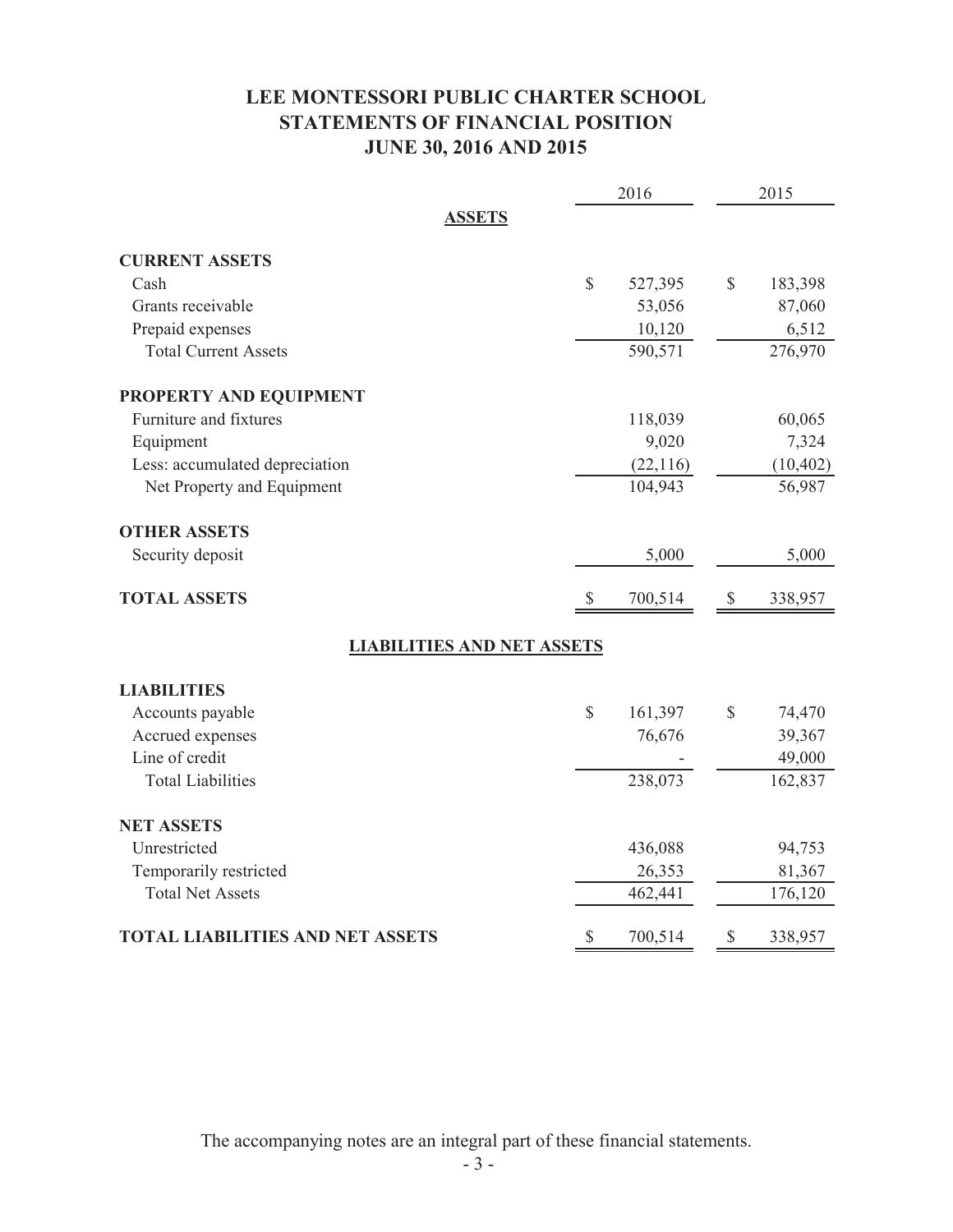# **LEE MONTESSORI PUBLIC CHARTER SCHOOL STATEMENT OF ACTIVITIES YEAR ENDED JUNE 30, 2016**

|                                      | Temporarily   |              |    |            |               |           |  |
|--------------------------------------|---------------|--------------|----|------------|---------------|-----------|--|
|                                      |               | Unrestricted |    | Restricted |               | Total     |  |
| <b>REVENUE AND SUPPORT</b>           |               |              |    |            |               |           |  |
| Per pupil appropriations             | $\mathbb{S}$  | 1,617,907    | \$ |            | $\mathcal{S}$ | 1,617,907 |  |
| Per pupil facility allowance         |               | 324,896      |    |            |               | 324,896   |  |
| Federal entitlements and grants      |               | 274,507      |    |            |               | 274,507   |  |
| Other grants and contributions       |               | 55,827       |    |            |               | 55,827    |  |
| In-kind contributions                |               | 200          |    |            |               | 200       |  |
| Activity fees                        |               | 126,324      |    |            |               | 126,324   |  |
| Net assets released from restriction |               | 55,014       |    | (55, 014)  |               |           |  |
| <b>Total Revenue and Support</b>     |               | 2,454,675    |    | (55, 014)  |               | 2,399,661 |  |
| <b>EXPENSES</b>                      |               |              |    |            |               |           |  |
| Program/Education                    |               | 1,712,929    |    |            |               | 1,712,929 |  |
| Management and general               |               | 373,127      |    |            |               | 373,127   |  |
| Fundraising                          |               | 27,284       |    |            |               | 27,284    |  |
| <b>Total Expenses</b>                |               | 2,113,340    |    |            |               | 2,113,340 |  |
| <b>CHANGE IN NET ASSETS</b>          |               | 341,335      |    | (55,014)   |               | 286,321   |  |
| NET ASSETS, beginning of year        |               | 94,753       |    | 81,367     |               | 176,120   |  |
| NET ASSETS, end of year              | $\mathcal{S}$ | 436,088      | \$ | 26,353     | S             | 462,441   |  |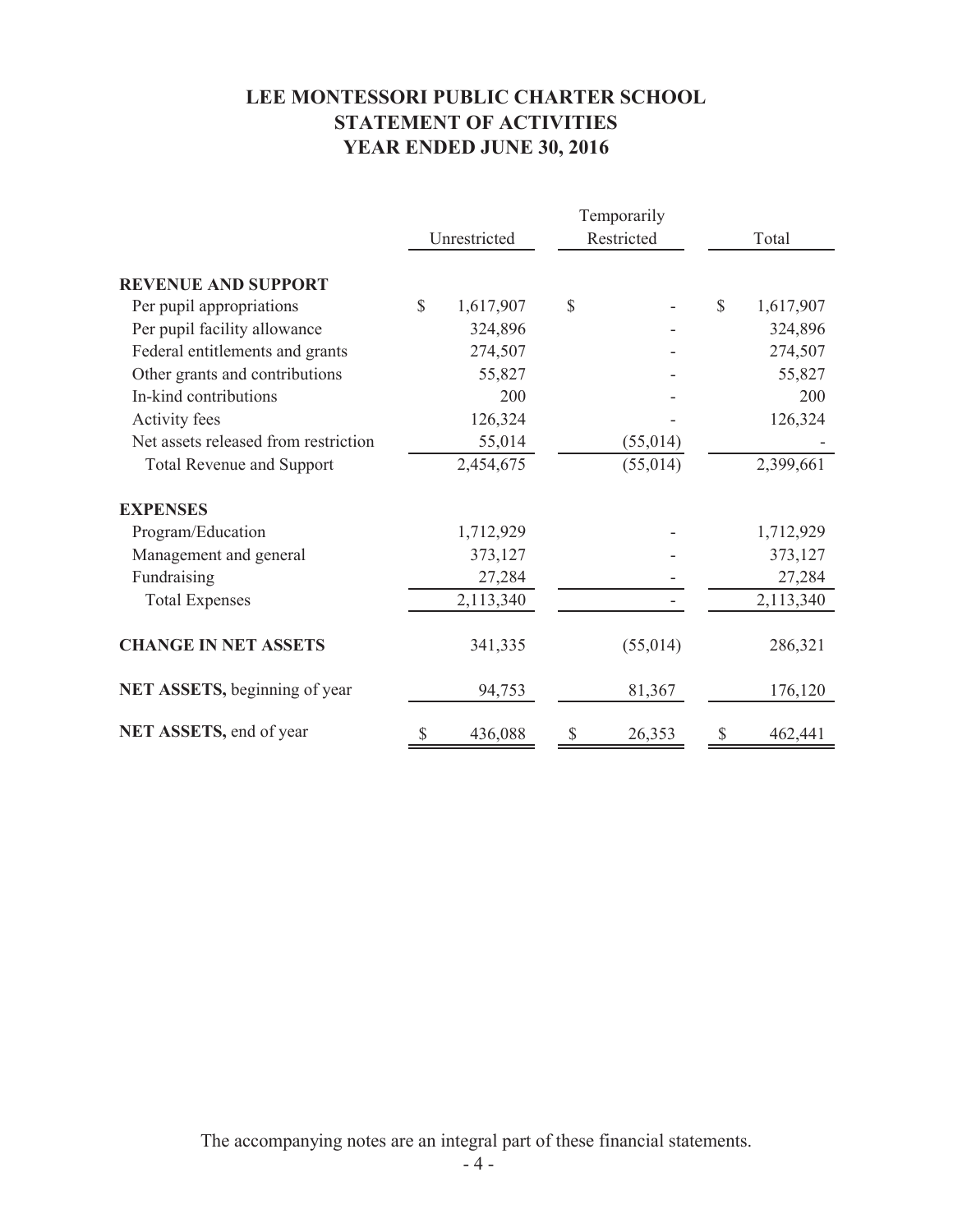# **LEE MONTESSORI PUBLIC CHARTER SCHOOL STATEMENT OF ACTIVITIES YEAR ENDED JUNE 30, 2015**

|                                      | Temporarily  |              |    |            |               |           |  |
|--------------------------------------|--------------|--------------|----|------------|---------------|-----------|--|
|                                      |              | Unrestricted |    | Restricted |               | Total     |  |
| <b>REVENUE AND SUPPORT</b>           |              |              |    |            |               |           |  |
| Per pupil appropriations             | $\mathbb{S}$ | 1,119,776    | \$ |            | $\mathcal{S}$ | 1,119,776 |  |
| Per pupil facility allowance         |              | 227,328      |    |            |               | 227,328   |  |
| Federal entitlements and grants      |              | 361,022      |    |            |               | 361,022   |  |
| In-kind contributions                |              | 16,536       |    |            |               | 16,536    |  |
| Activity fees                        |              | 51,835       |    |            |               | 51,835    |  |
| Contributions                        |              | 44,337       |    |            |               | 44,337    |  |
| Net assets released from restriction |              | 168,633      |    | (168, 633) |               |           |  |
| <b>Total Revenue and Support</b>     |              | 1,989,467    |    | (168, 633) |               | 1,820,834 |  |
| <b>EXPENSES</b>                      |              |              |    |            |               |           |  |
| Program/Education                    |              | 1,367,077    |    |            |               | 1,367,077 |  |
| Management and general               |              | 376,548      |    |            |               | 376,548   |  |
| Fundraising                          |              | 40,820       |    |            |               | 40,820    |  |
| <b>Total Expenses</b>                |              | 1,784,445    |    |            |               | 1,784,445 |  |
| <b>CHANGE IN NET ASSETS</b>          |              | 205,022      |    | (168, 633) |               | 36,389    |  |
| <b>NET ASSETS, beginning of year</b> |              | (110, 269)   |    | 250,000    |               | 139,731   |  |
| NET ASSETS, end of year              | \$           | 94,753       | \$ | 81,367     | \$            | 176,120   |  |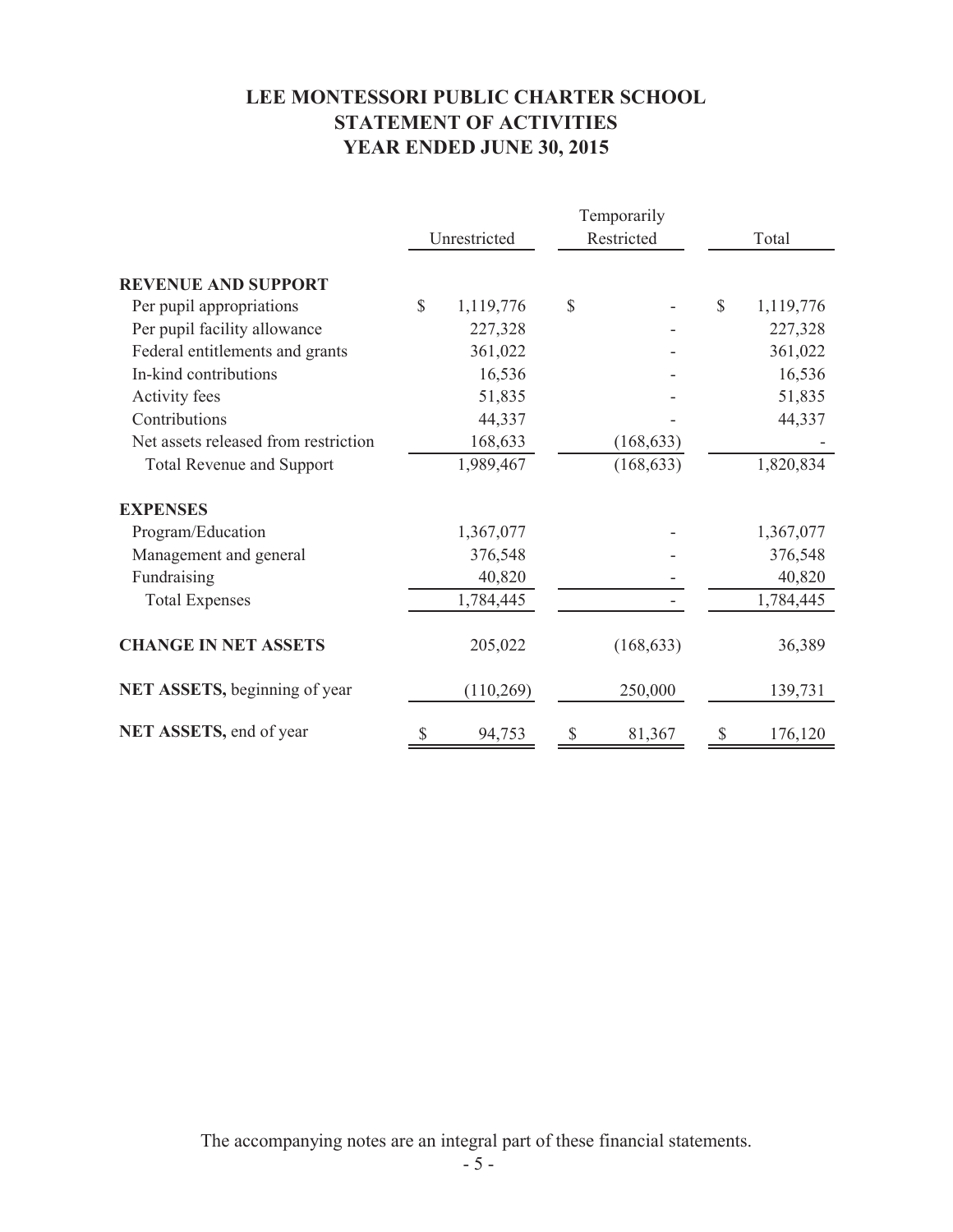#### **LEE MONTESSORI PUBLIC CHARTER SCHOOL STATEMENT OF FUNCTIONAL EXPENSES YEAR ENDED JUNE 30, 2016**

|                                   |               |               | <b>Supporting Services</b> |                           |
|-----------------------------------|---------------|---------------|----------------------------|---------------------------|
|                                   | Program/      | Management    |                            |                           |
|                                   | Education     | and General   | Fundraising                | Total                     |
| PERSONNEL COSTS                   |               |               |                            |                           |
| Salaries                          | \$<br>845,155 | \$<br>175,215 | \$<br>10,307               | S<br>1,030,677            |
| Employee benefits                 | 95,616        | 19,823        | 1,166                      | 116,605                   |
| Payroll taxes                     | 67,426        | 13,979        | 822                        | 82,227                    |
| Staff development                 | 42,058        | 8,719         | 513                        | 51,290                    |
| <b>Total Personnel Costs</b>      | 1,050,255     | 217,736       | 12,808                     | 1,280,799                 |
| <b>DIRECT STUDENT COSTS</b>       |               |               |                            |                           |
| Supplies and materials            | 78,252        |               |                            | 78,252                    |
| Contracted student services       | 227,364       |               |                            | 227,364                   |
| Textbooks                         | 1,739         |               |                            | 1,739                     |
| Student assessments               | 4,588         |               |                            | 4,588                     |
| Food service                      | 87,046        |               |                            | 87,046                    |
| Other                             | 3,666         |               |                            | 3,666                     |
| <b>Total Direct Student Costs</b> | 402,655       |               |                            | 402,655                   |
| <b>OCCUPANCY EXPENSES</b>         |               |               |                            |                           |
| Rent                              | 206,290       | 45,283        |                            | 251,573                   |
| Maintenance and repairs           | 2,445         | 537           |                            | 2,982                     |
| <b>Total Occupancy Expenses</b>   | 208,735       | 45,820        |                            | $\overline{254,}555$      |
| <b>OFFICE EXPENSES</b>            |               |               |                            |                           |
| Office supplies and materials     | 19,603        | 4,303         |                            | 23,906                    |
| Printing and publications         | 6             | 1             |                            | 7                         |
| Postage and shipping              | 916           | 201           |                            | 1,117                     |
| Telephone                         | 5,297         | 1,163         |                            | 6,460                     |
| Other                             | 6,716         | 1,474         |                            | 8,190                     |
| <b>Total Office Expenses</b>      | 32,538        | 7,142         |                            | 39,680                    |
| <b>GENERAL EXPENSES</b>           |               |               |                            |                           |
| Insurance                         |               | 10,372        |                            | 10,372                    |
| <b>Bank</b> fees                  |               | 1,887         |                            | 1,887                     |
| Consultants                       | 5,986         | 1,390         |                            | 7,376                     |
| Administration fee                |               | 21,483        |                            | 21,483                    |
| Accounting, auditing and payroll  |               | 60,872        |                            | 60,872                    |
| Legal fees                        |               | 3,338         |                            | 3,338                     |
| Depreciation                      | 9,371         | 2,343         |                            | 11,714                    |
| Other                             | 3,389         | 744           | 14,476                     | 18,609                    |
| <b>Total General Expenses</b>     | 18,746        | 102,429       | 14,476                     | 135,651                   |
| <b>Total Expenses</b>             | \$1,712,929   | \$<br>373,127 | \$<br>27,284               | 2,113,340<br>$\mathbb{S}$ |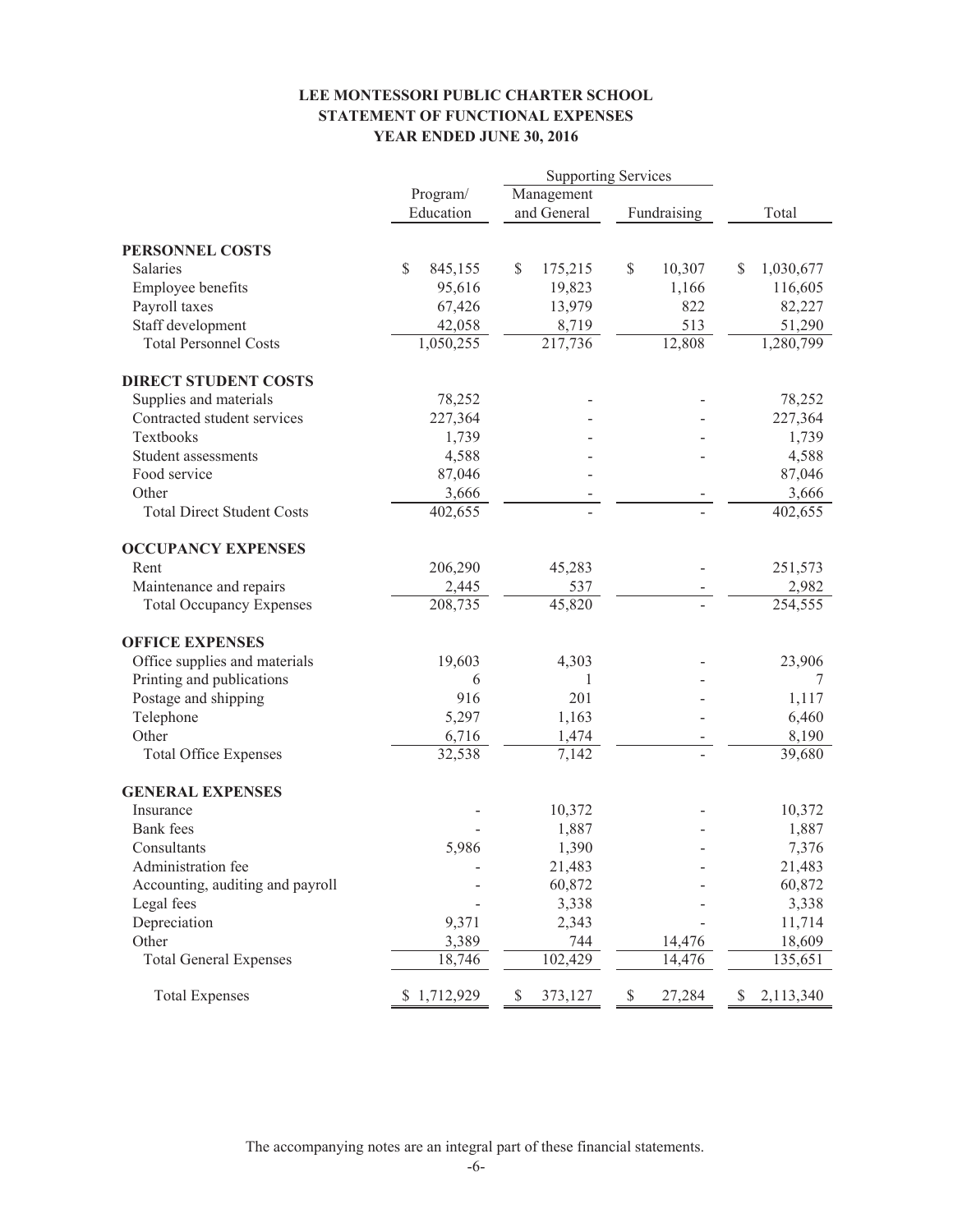#### **LEE MONTESSORI PUBLIC CHARTER SCHOOL STATEMENT OF FUNCTIONAL EXPENSES YEAR ENDED JUNE 30, 2015**

|                                   | <b>Supporting Services</b> |               |                        |                 |
|-----------------------------------|----------------------------|---------------|------------------------|-----------------|
|                                   | Program/                   | Management    |                        |                 |
|                                   | Education                  | and General   | Fundraising            | Total           |
| PERSONNEL COSTS                   |                            |               |                        |                 |
| Salaries                          | \$<br>682,489              | \$<br>177,645 | \$<br>4,774            | \$<br>864,908   |
| Employee benefits                 | 49,187                     | 12,433        | 465                    | 62,085          |
| Payroll taxes                     | 56,514                     | 14,285        | 534                    | 71,333          |
| Staff development                 | 24,808                     |               |                        | 24,808          |
| <b>Total Personnel Costs</b>      | 812,998                    | 204,363       | 5,773                  | 1,023,134       |
| <b>DIRECT STUDENT COSTS</b>       |                            |               |                        |                 |
| Supplies and materials            | 82,548                     |               |                        | 82,548          |
| Contracted student services       | 228,405                    |               |                        | 228,405         |
| Textbooks                         | 1,504                      |               |                        | 1,504           |
| Student assessments               | 1,856                      |               |                        | 1,856           |
| Food service                      | 49,279                     |               |                        | 49,279          |
| Other                             | 14,553                     |               |                        | 14,553          |
| <b>Total Direct Student Costs</b> | 378,145                    |               |                        | 378,145         |
| <b>OCCUPANCY EXPENSES</b>         |                            |               |                        |                 |
| Rent                              | 141,501                    | 35,376        |                        | 176,877         |
| Maintenance and repairs           | 294                        | 74            |                        | 368             |
| <b>Total Occupancy Expenses</b>   | 141,795                    | 35,450        |                        | 177,245         |
| <b>OFFICE EXPENSES</b>            |                            |               |                        |                 |
| Office supplies and materials     | 627                        | 11,907        |                        | 12,534          |
| Printing and publications         | 508                        | 1,524         |                        | 2,032           |
| Postage and shipping              | 299                        | 897           |                        | 1,196           |
| Telephone                         | 2,015                      | 4,702         |                        | 6,717           |
| Other                             | 14,600                     | 14,600        |                        | 29,200          |
| <b>Total Office Expenses</b>      | 18,049                     | 33,630        |                        | 51,679          |
| <b>GENERAL EXPENSES</b>           |                            |               |                        |                 |
| Insurance                         |                            | 13,537        |                        | 13,537          |
| Bank fees                         |                            | 1,374         |                        | 1,374           |
| Travel                            | 87                         | 88            |                        | 175             |
| Consultants                       | 8,250                      | 13,431        |                        | 21,681          |
| Administration fee                |                            | 17,771        |                        | 17,771          |
| Accounting, auditing and payroll  |                            | 41,105        |                        | 41,105          |
| Legal fees                        |                            | 4,000         |                        | 4,000           |
| Depreciation                      | 5,668                      | 3,458         |                        | 9,126           |
| Other                             | 2,085                      | 8,341         | 35,047                 | 45,473          |
| <b>Total General Expenses</b>     | 16,090                     | 103,105       | 35,047                 | 154,242         |
| <b>Total Expenses</b>             | \$1,367,077                | \$<br>376,548 | $\mathbb{S}$<br>40,820 | 1,784,445<br>\$ |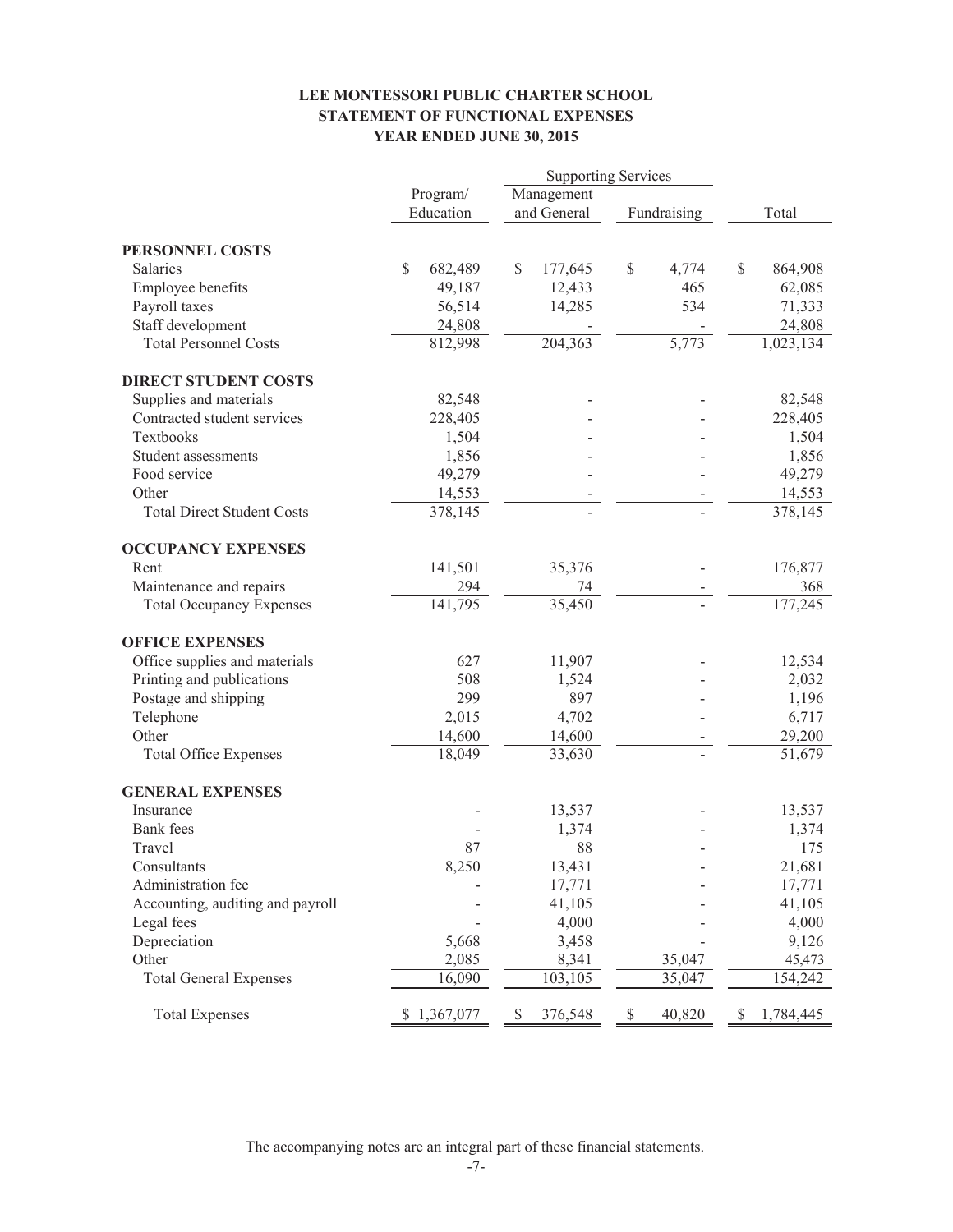# **LEE MONTESSORI PUBLIC CHARTER SCHOOL STATEMENTS OF CASH FLOWS YEARS ENDED JUNE 30, 2016 AND 2015**

|                                                                                            | 2016 |          | 2015         |           |
|--------------------------------------------------------------------------------------------|------|----------|--------------|-----------|
| <b>CASH FLOWS FROM OPERATING ACTIVITIES</b><br>Change in net assets                        | \$   | 286,321  | \$           | 36,389    |
| Adjustments to reconcile change in net assets to cash<br>provided by operating activities: |      |          |              |           |
| Depreciation<br>(Increase) decrease in assets:                                             |      | 11,714   |              | 9,126     |
| Grants receivable                                                                          |      | 34,004   |              | 34,516    |
| Prepaid expenses                                                                           |      | (3,608)  |              | (1,137)   |
| Security deposit                                                                           |      |          |              | (1,700)   |
| Increase (decrease) in liabilities:                                                        |      |          |              |           |
| Accounts payable                                                                           |      | 86,927   |              | 58,360    |
| Accrued expenses                                                                           |      | 37,309   |              | 39,367    |
| Net Cash Provided by Operating Activities                                                  |      | 452,667  |              | 174,921   |
| <b>CASH FLOWS FROM INVESTING ACTIVITIES</b>                                                |      |          |              |           |
| Purchase of property and equipment                                                         |      | (59,670) |              | (62, 953) |
| <b>CASH FLOWS FROM FINANCING ACTIVITIES</b>                                                |      |          |              |           |
| Payment on line of credit                                                                  |      | (49,000) |              |           |
| <b>NET CHANGE IN CASH</b>                                                                  |      | 343,997  |              | 111,968   |
| <b>CASH</b> , beginning of year                                                            |      | 183,398  |              | 71,430    |
| CASH, end of year                                                                          | \$   | 527,395  | $\mathbb{S}$ | 183,398   |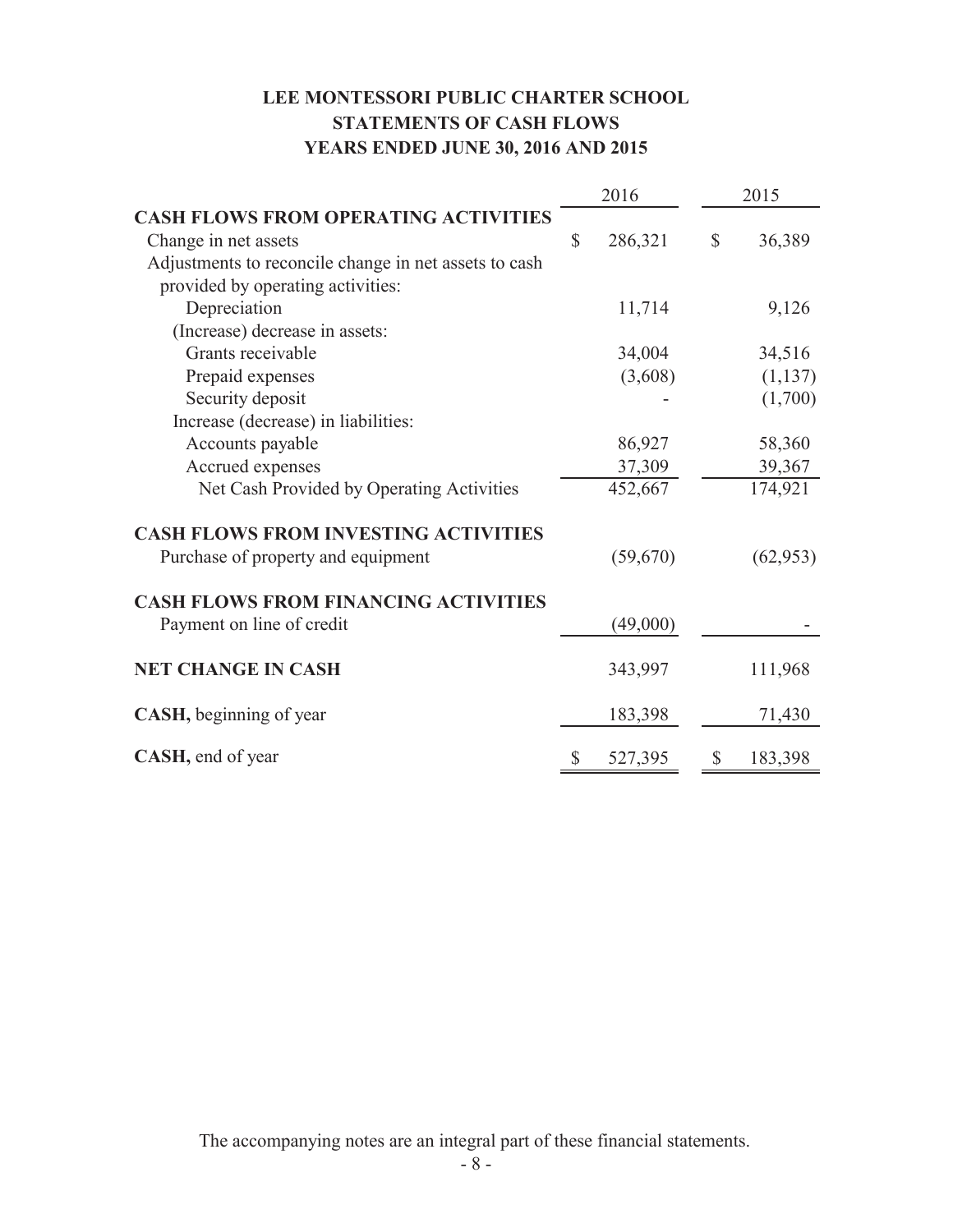## **NOTE A – ORGANIZATION AND PURPOSE**

Lee Montessori Public Charter School (the "School") was organized in January 2013 as a notfor-profit organization dedicated to creating a peaceful, multi-age learning environment for public preschool and elementary aged children. The School's first year of operation was fall 2014 – spring 2015. The School fosters the physical, social, emotional, and academic growth and development of students and produce life-long learners. The School achieves its mission by:

- ! Inspiring academic success by providing Montessori curriculum in a holistic and developmentally responsive environment
- ! Nurture student creativity, curiosity and efficacy by promoting self-directed education
- ! Offer individual paced academic instruction and acidities
- Engage students in purposeful and collaborative community building activities
- Foster student's use of inner discipline, concentration and task completion of lifelong critical thinking and discovery; and
- Preserve and cultivate the innate capacity of students so they can reach their full potential as contribution global citizens

# **NOTE B – SUMMARY OF SIGNIFICANT ACCOUNTING POLICIES**

#### Basis of Accounting

The School's financial statements are prepared on the accrual basis of accounting. Therefore, revenue and related assets are recognized when earned and expenses and related liabilities are recognized as the obligations are incurred.

#### Basis of Presentation

Financial statement presentation follows Financial Standards Accounting Board ("FASB") Accounting Standards Codification ("ASC") Topic *Not-for-Profit-Entities*. In accordance with the topic, the School is required to report information regarding its financial position and activities according to three classes of net assets. Accordingly, the net assets of the School and changes therein are classified and reported as follows:

*Unrestricted Net Assets* – Net assets not subject to donor-imposed stipulations.

*Temporarily Restricted Net Assets* – Net assets subject to donor-imposed stipulations that may or will be met by either actions of and/or the passage of time. For the years ended June 30, 2016 and 2015, temporarily restricted net assets totaled \$26,353 and \$81,367, respectively, and were for the purpose of initial school development related expenses.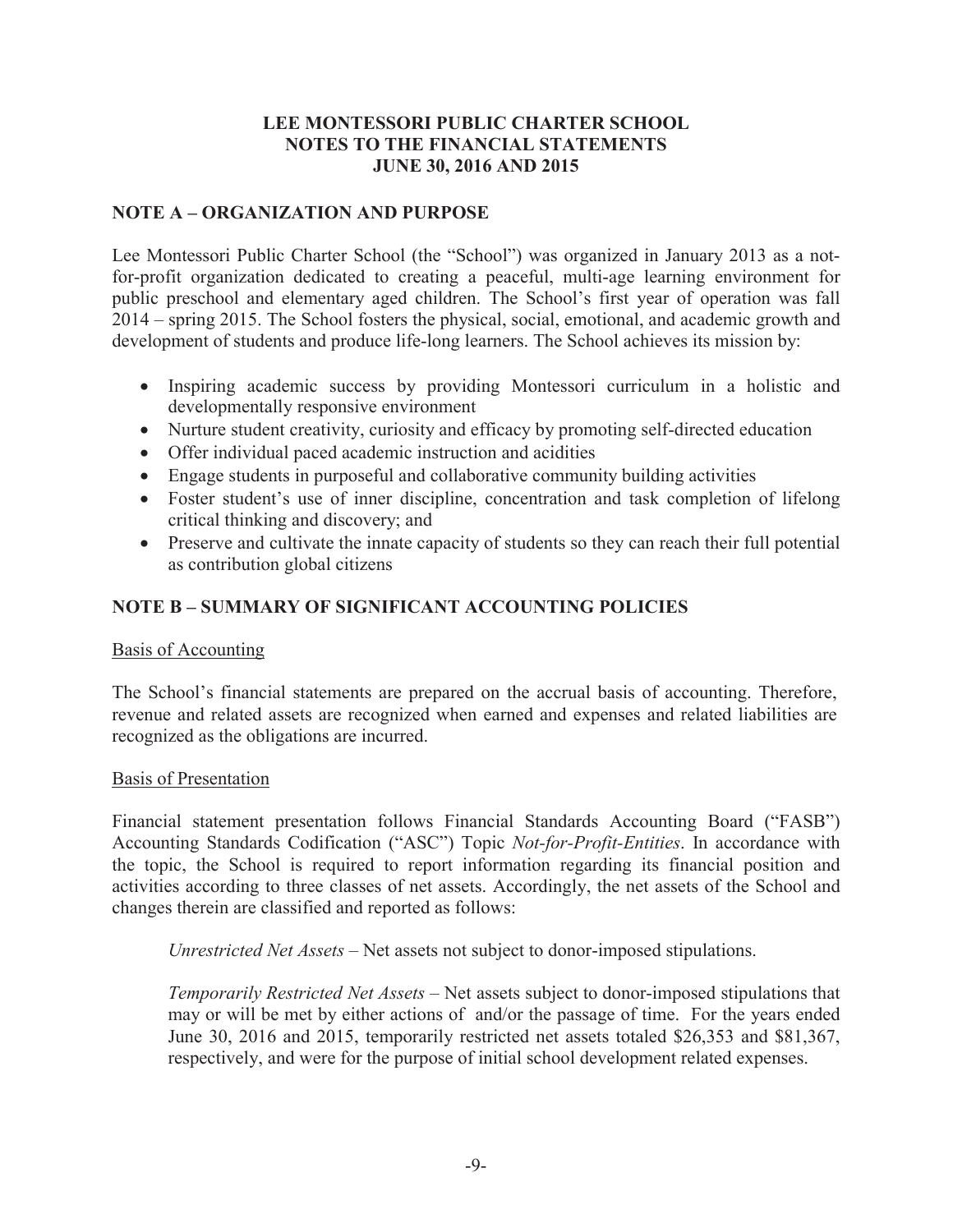### **NOTE B – SUMMARY OF SIGNIFICANT ACCOUNTING POLICIES –** continued

#### Basis of Presentation (continued)

*Permanently Restricted Net Assets* – Net assets subject to donor-imposed stipulations that they be maintained permanently by the School. There were no permanently restricted net assets as of June 30, 2016 and 2015.

#### Grants Receivable

Grants receivable are recorded when billed and represent claims against third parties that will be settled in cash. Grants receivable are reported net of an allowance for doubtful accounts, if any. The allowance for doubtful accounts, if any, is estimated based on historical collection trends, the age of outstanding receivable and existing economic conditions. If actual experience changes, revisions to the allowance may be necessary. Past due grants receivable are written off when internal collection efforts have been unsuccessful in collecting the amount due. As of June 30, 2016 and 2015, the majority of the receivables are due from governmental agencies. Due to the nature of funding from the federal government and the District of Columbia, management believes that all receivables will be collected. Therefore, no allowance for doubtful accounts has been recorded.

#### Property and Equipment

All acquisitions of property and equipment in excess of \$1,000 and all expenditures for repairs, maintenance, and betterments that materially prolong the useful lives of assets are capitalized. Property and equipment acquired are recorded at cost or, if donated, at the approximate fair value at the time of donation. Depreciation is computed using the straight-line method over the estimated useful lives of the assets, which range from three to seven years. Maintenance and repairs which do not improve or extend the life of the respective asset are charged to expense when incurred

#### Revenue Recognition

Contributions received are recorded as increases in unrestricted, temporarily restricted or permanently restricted net assets, depending on the existence and/or nature of any donor restrictions. When a restriction expires (that is, when a stipulated time restriction ends or the purpose of the restriction is accomplished), temporarily restricted net assets are reclassified to unrestricted net assets and reported in the statement of activities as net assets released from restrictions. When restrictions are met within the same year as restricted funds are contributed, they are classified as unrestricted contributions.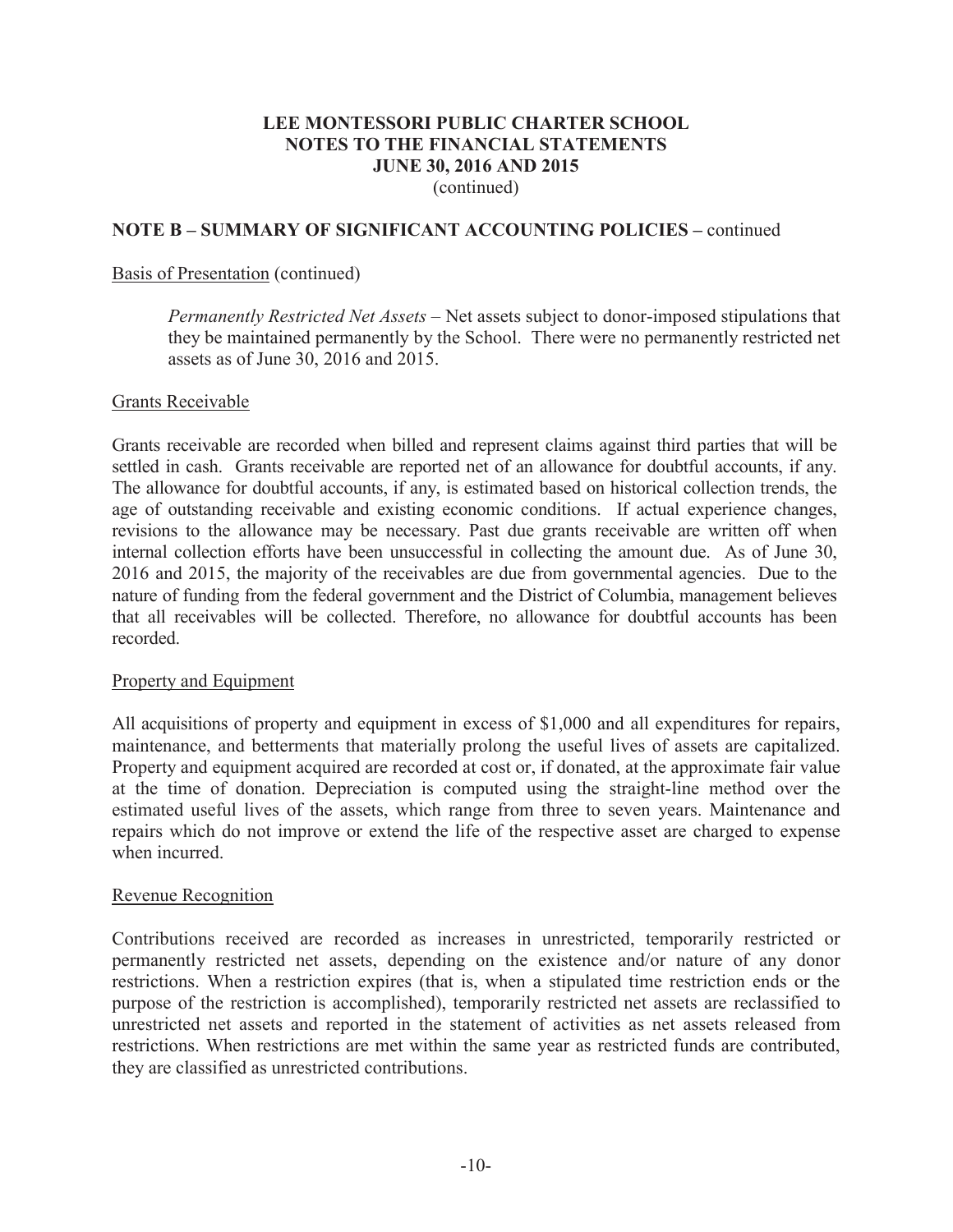### **NOTE B – SUMMARY OF SIGNIFICANT ACCOUNTING POLICIES –** continued

#### Revenue Recognition (continued)

Government entitlements and grants and are recognized during the period in which the work is performed. Accordingly, grant funds received in the current fiscal year, for work to be performed in the next fiscal year are recorded as deferred revenue.

Activity fees are recognized at the time of the activity. This revenue represents amounts collected from students for, but not restricted to, field trips, meals, camps and other school related activities.

Per pupil appropriated revenue is recognized during the period for which the associated education services are provided. Per pupil appropriations includes \$371,798 and \$230,021 for enhancements, such as special education and at risk students, for the years ended June 30, 2016 and 2015, respectively.

#### In-kind Contributions

The School holds an annual fundraising event for which it receives in-kind contributions of goods that are auctioned. The in-kind contributions are recognized at fair value at the date of the donation.

#### Functional Allocation of Expenses

The costs of providing the School's various programs and supporting services have been summarized on a functional basis in the accompanying statement of activities. Accordingly, certain costs have been allocated among the programs, fundraising and supporting services benefited.

#### Use of Estimates

The preparation of financial statements in conformity with accounting principles generally accepted in the United States of America requires management to make certain estimates and assumptions. These estimates affect the reported amounts of assets and liabilities, the disclosure of contingent assets and liabilities at the date of the financial statements, and the reported amounts of revenue and expenses during the reporting period. Actual results could differ from these estimates.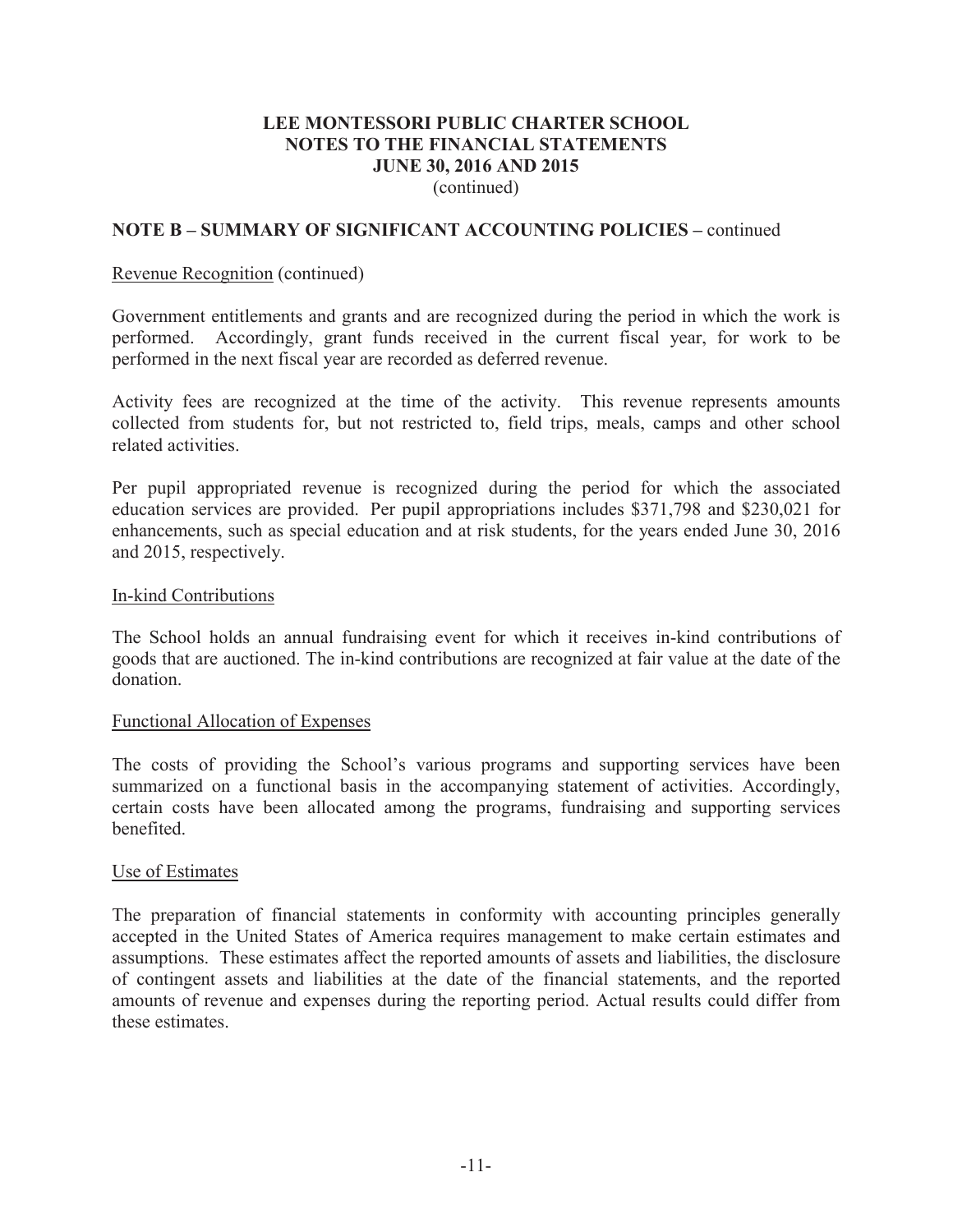### **NOTE C – INCOME TAXES**

The School is exempt from federal income taxes on related income under Section  $501(c)(3)$  of the Internal Revenue Code. In addition, the School is classified as an entity that is not a private foundation under Section 509(a)(1).

The School has adopted the accounting of uncertainty in income taxes as required by the *Income Taxes* topic of the FASB ASC. The topic requires the School to determine whether a tax position is more likely than not to be sustained upon examination by the applicable taxing authority, including resolution of any related appeals or litigation processes, based on the technical merits of the position. The tax benefit to be recognized is measured as the largest amount of benefit that is more than fifty percent likely of being realized upon ultimate settlement which could result in the School recording a tax liability that would reduce its net assets.

The School has analyzed its tax positions, and has concluded that no liability for unrecognized tax benefits should be recorded related to any uncertain tax positions taken on returns filed for open tax years (2013-2014), or expected to be taken in its 2015 tax return. The School is not aware of any tax positions for which it believes that there is a reasonable possibility that the total amounts of unrecognized tax benefits will change materially in the next twelve months.

#### **NOTE D – LINE OF CREDIT**

The School obtained a line of credit from the Charter School Incubator Initiative for an amount up to \$50,000. The line of credit is interest free and no interest is due unless there is a default on the line of credit. The unpaid balance was initially due in full no later than December 31, 2014. However, this due date was extended through August 31, 2015. The line of credit is secured by the Title V-b grant funding that the School receives from the District of Columbia. As of June 30, 2016 and 2015, the amount outstanding balance on the line of credit totaled \$0 and \$49,000, respectively, which was paid in full on July 1, 2015.

#### **NOTE E – OPERATING LEASE**

On May 21, 2014, the School entered into a lease agreement with Shaed School, LLC whose managing member is the Charter School Incubator Initiative. The term of the lease is August 1, 2014 through July 30, 2016. The lease agreement is considered full service, as it covers rent, utilities, building maintenance repairs, cleaning and other miscellaneous services.

In accordance with the terms of the lease agreement, the School is required to pay a usage fee, which is determined based on the number of student enrollment. The total annual usage fee is based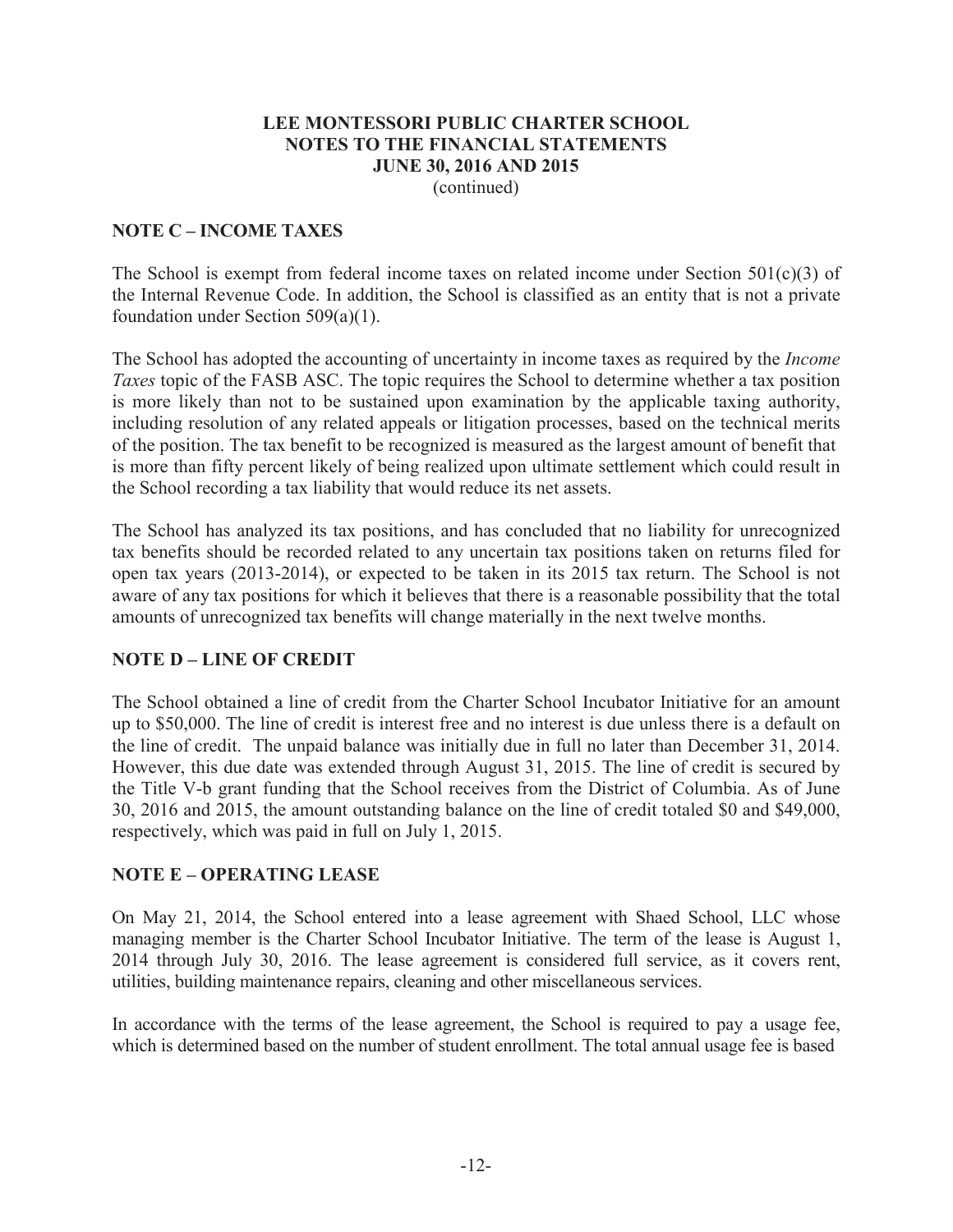#### **NOTE E – OPERATING LEASE -** continued

on the number of students enrolled as of each census date (every October) multiplied by the per pupil facilities allowance received by the School from the District of Columbia, less amounts withheld under the terms of the lease. Accordingly, the School cannot reasonably estimate its future minimum lease liability under the terms of the lease; however, usage fees cannot exceed the facilities allowance received from the District of Columbia, a guaranteed funding source. This lease ended as of June 30, 2016.

The School entered into another lease agreement on April 15, 2016, with St. Paul on Fourth Street, Inc. ("St. Paul") for leasing space to operate the School on its new premises in fourth street for the School year beginning July 1, 2016. The term of this lease are through June 30, 2021, with an agreement to extend the lease for four additional five-year terms. The lease agreement is considered full service, as it covers rent, utilities, building maintenance repairs, cleaning and other miscellaneous services.

In accordance with the terms of the lease agreement, the School is required to pay a usage fee, which is determined based on the number of student enrollment. The total annual usage fee is based on the number of students enrolled as of each census date (every October) multiplied by the greater of the per pupil facilities allowance received by the School from the District of Columbia, or \$3,124. Accordingly, the School cannot reasonably estimate its future minimum lease liability under the terms of the lease.

Rent expense for the years ended June 30, 2016 and 2015, totaled \$251,573 and 176,877, respectively.

## **NOTE F – RETIREMENT PLAN**

The School sponsors a 401(k) deferred compensation retirement plan (the "Plan") for all employees who are at least 18 years of age. Eligible employees can become participants on the first day of the month immediately following the completion of eligibility requirements. Employees may make elective deferred contributions from their eligible earnings, up to the amount allowed by the Internal Revenue Service. It is optional for the School to match the first three percent of a participant's compensation. There was no match for the years ended June 30, 2016 and 2015.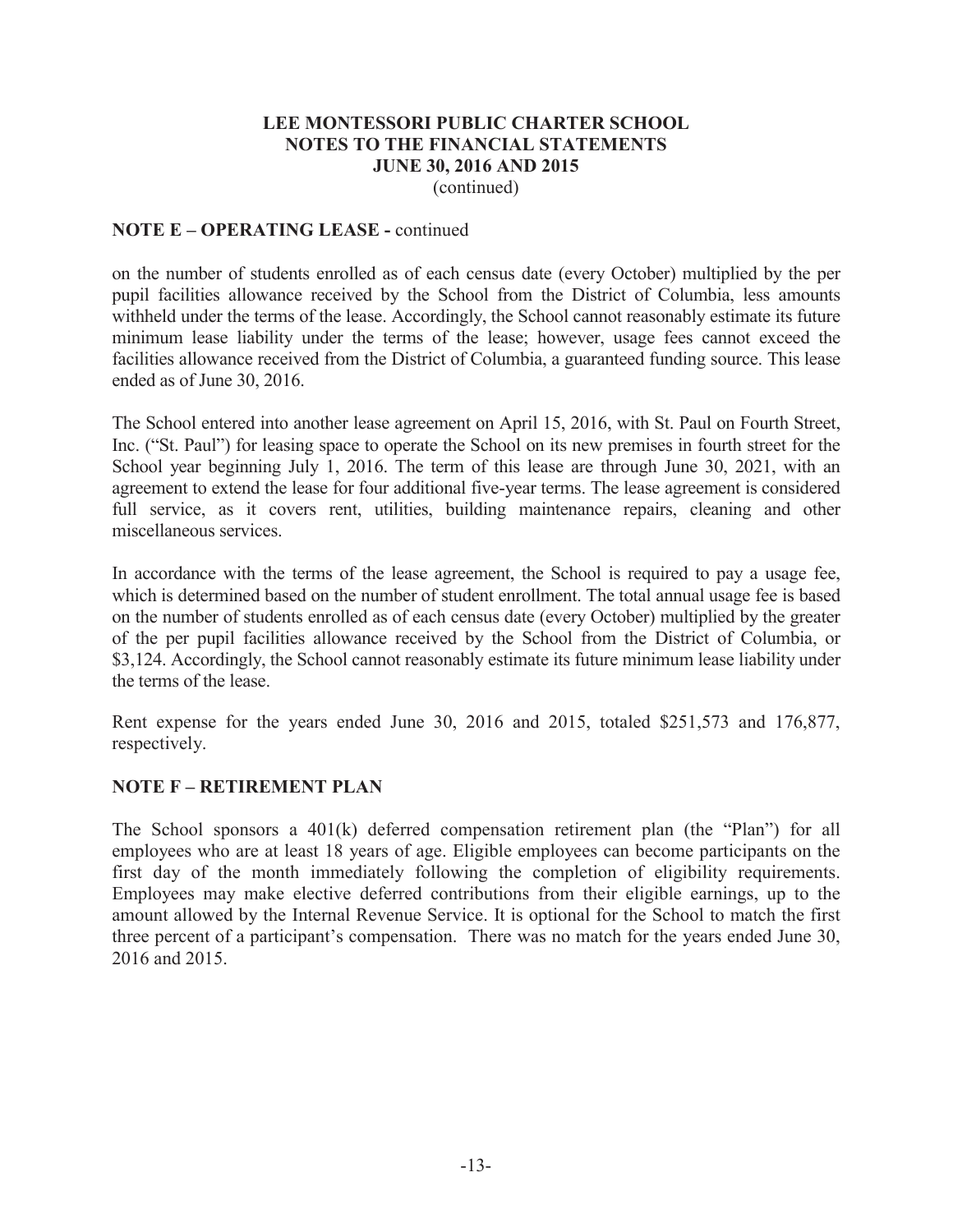### **NOTE G – CONCENTRATION OF RISK**

The School is supported primarily by local and federal appropriations and local grants. For the years ended June 30, 2016 and 2015, 93% and 94%, respectively, of the total revenue was provided by government agencies. Reduction of this source of support would have a significant impact on the School's programs and activities. The geographical area of clients served is Ward 5 of the District of Columbia.

As of June 30, 2016 and 2015, the School had cash that exceeded federally insured limits by approximately \$260,000 and \$0, respectively. Management has evaluated the financial institutions and does not believe it is exposed to any significant credit risk.

## **NOTE H – COMMITMENTS AND CONTINGENT LIABILITIES**

The School receives revenue from government grants and contracts that are subject to inspection and audit by the appropriate funding agency. The purpose is to determine whether program funds were used in accordance with their respective guidelines and regulations. The potential exists for disallowance of previously funded program costs. The School is of the opinion that disallowance, if any, arising from such audits will not have a material effect on the financial statements. The School has no provisions for the possible disallowance of program costs on its financial statements.

#### **NOTE I – SUBSEQUENT EVENTS**

In preparing these financial statements, the School's management has evaluated events and transactions for potential recognition or disclosure thorough November 17, 2016, the date the financial statements were available to be issued. There are no other events that required further recognition or disclosure.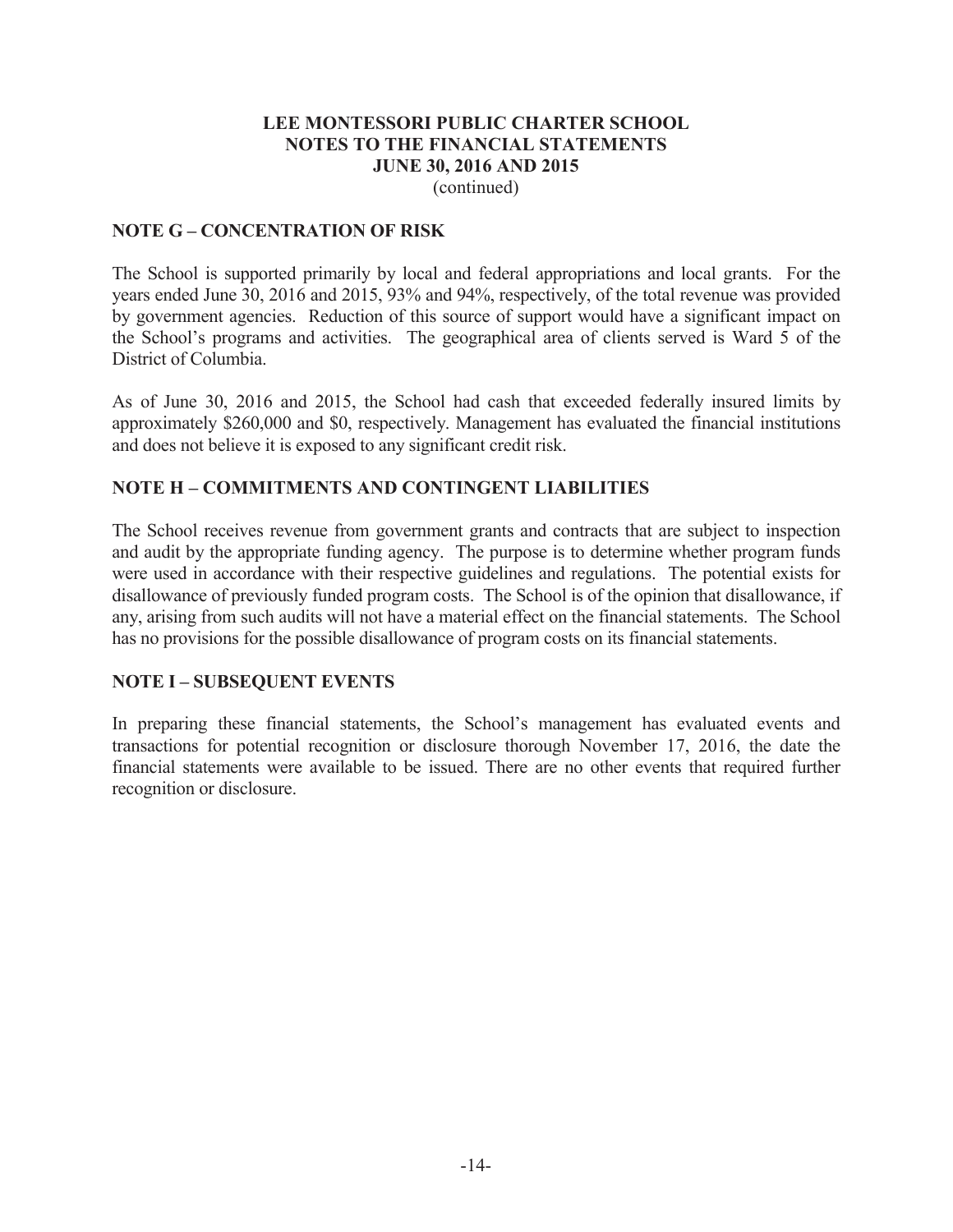

1730 Rhode Island Avenue, NW Suite 800 Washington, DC 20036 (202) 296-3306 Fax: (202) 296-0059

## **Independent Auditor's Report on Internal Control over Financial Reporting and on Compliance and Other Matters Based on an Audit of Financial Statements Performed In Accordance with** *Government Auditing Standards*

To the Board of Trustees Lee Montessori Public Charter School Washington, DC

We have audited, in accordance with the auditing standards generally accepted in the United States of America and the standards applicable to financial audits contained in *Government Auditing Standards*, issued by the Comptroller General of the United States, the financial statements of Lee Montessori Public Charter School (the "School") (a nonprofit organization), which comprise the statement of financial position as of June 30, 2016, and the related statements of activities, functional expenses, and cash flows for the year then ended, and the related notes to the financial statements, and have issued our report thereon dated November 17, 2016.

### **Internal Control over Financial Reporting**

In planning and performing our audit of the financial statements, we considered the School's internal control over financial reporting (internal control) to determine the audit procedures that are appropriate in the circumstances for the purpose of expressing our opinion on the financial statements, but not for the purpose for expressing an opinion on the effectiveness of the School's internal control. Accordingly, we do not express an opinion on the effectiveness of the School's internal control.

A *deficiency in internal control* exists when the design or operation of a control does not allow management or employees, in the normal course of performing their assigned functions, to prevent, or detect and correct, misstatements on a timely basis. A *material weakness* is a deficiency, or a combination of deficiencies, in internal control such that there is a reasonable possibility that a material misstatement of the entity's financial statements will not be prevented, or detected and corrected on a timely basis. *A significant deficiency* is a deficiency, or a combination of deficiencies, in internal control that is less severe than a material weakness, yet important enough to merit attention by those charged with governance.

Our consideration of internal control over financial reporting was for the limited purpose described in the first paragraph of this section and was not designed to identify all deficiencies in internal control over financial reporting that might be material weaknesses or significant deficiencies. Given these limitations, during our audit we did not identify any deficiencies in internal control that we consider to be material weaknesses. However, material weaknesses may exist that have not been identified.